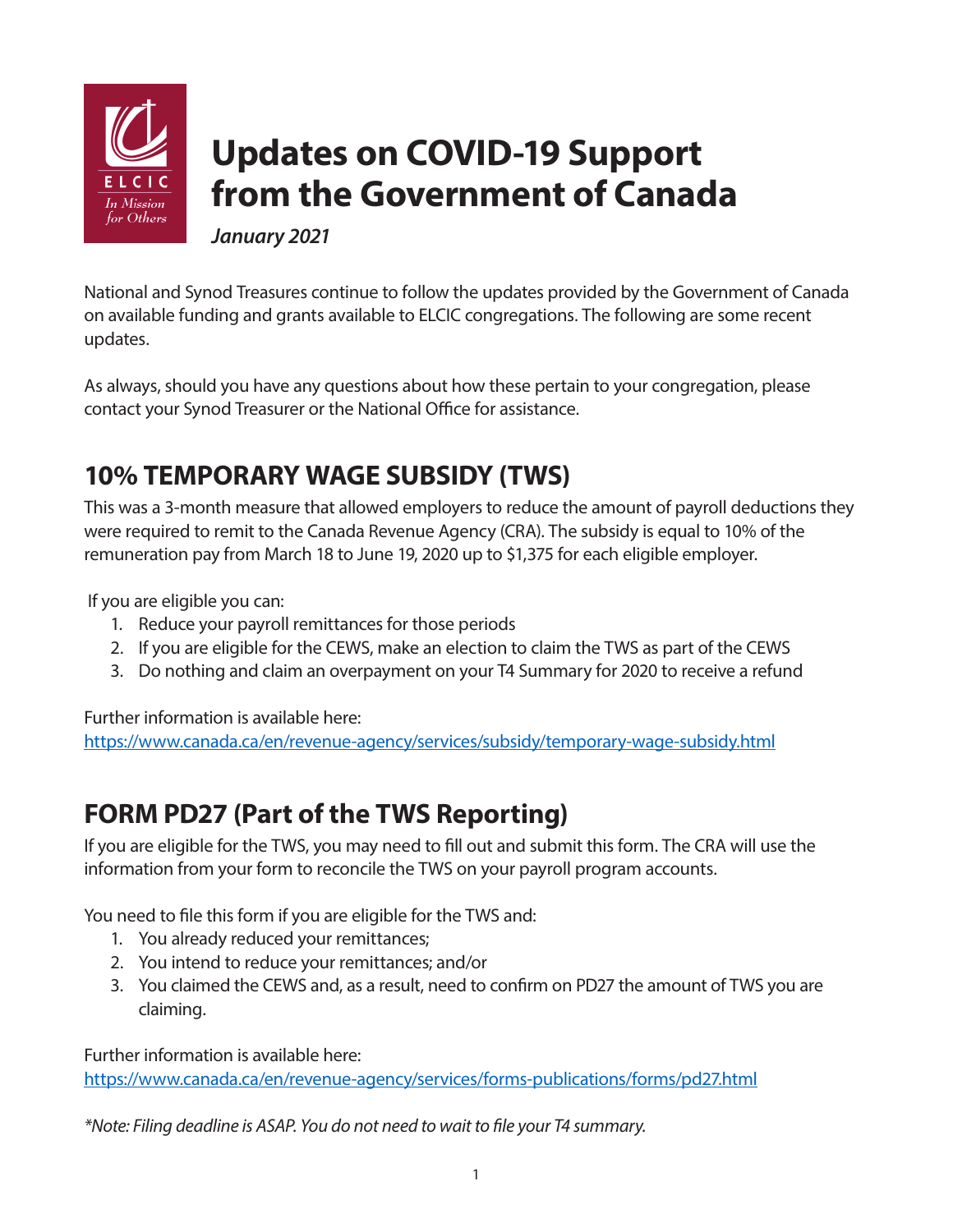## **CANADIAN EMERGENCY WAGE SUBSIDY (CEWS)**

This is a wage subsidy program offered until June 2021 to qualifying employers who have seen a drop in revenue due to COVID-19.

There are specific rules depending on the period that you are applying for.

- For Periods 1 to 4 you had to have decreases of at 15% for period 1 or 30% for periods 2-4.
- For Periods 5 to current a decrease of any amount of revenues could make you eligible.
- There are special top-up subsidies for those who had revenue decreases of more than 50%.
- There are also special rules for wages paid to arm's length and non-arm's length employees.

If using the spreadsheets provided on the CRA website, make sure that the excel document is for the correct period. The calculations and eligible amounts are different depending on the period.

For further information, please visit: <https://www.canada.ca/en/revenue-agency/services/subsidy/emergency-wage-subsidy.html>

*\*Application deadline for each period: The later of January 31, 2021 or 180 days after the claim period. This means that periods 1 to 5 must be filed by the end of January 2021.*

#### **2020 T4 REPORTING**

There is additional reporting required for 2020 T4 slips. This applies to ALL employers.

- Code 57 Employment income Mar 15 to May 9
- Code 58 Employment income May 10 to Jul 4
- Code 59 Employment income Jul 5 to Aug 29
- Code 60 Employment income Aug 30 to Sep 26

It is very important to note that an example of the reporting, per the CRA website, is "If you are reporting employment income for the period of April 25 to May 8, payable on May 14, use code 58." This means the income is reported in the box when it is paid, not earned.

Further information can be found here: [https://www.canada.ca/en/revenue-agency/campaigns/covid-](https://www.canada.ca/en/revenue-agency/campaigns/covid-19-update/support-employers-cra-covid-19.html)[19-update/support-employers-cra-covid-19.html](https://www.canada.ca/en/revenue-agency/campaigns/covid-19-update/support-employers-cra-covid-19.html)

*\*Note: To be reported with the T4s, deadline is February 28, 2021.*

#### **CANADA EMERGENCY BUSINESS ACCOUNT (CEBA)**

Provides an interest free loan of up to \$60,000 (originally \$40,000) to small businesses and not for profits.

There are two ways to qualify:

- 1. Have paid payroll between \$20,000 and \$1.5 million in 2019 (as supported by the 2019 T4 summary filed);
- 2. Have eligible, non-deferable expenses of between \$40,000 and \$1.5 million.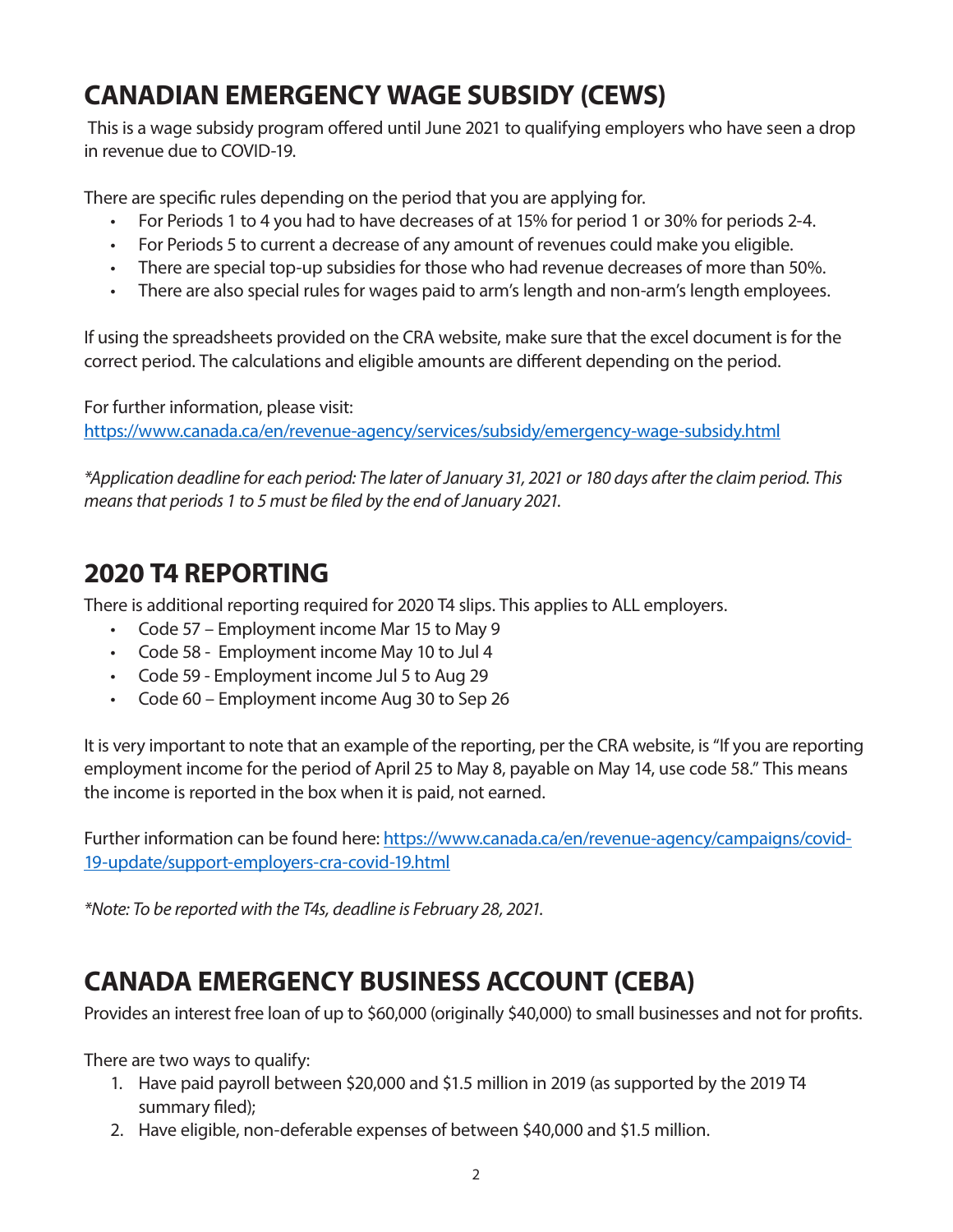Eligible non-deferrable expenses categories include:

- Wages and other employment expenses to independent (arm's length) third parties;
- Rent or lease payments for real estate used for business purposes;
- Rent or lease payments for capital equipment used for business purposes;
- Payments incurred for insurance related costs;
- Payments incurred for property taxes;
- Payments incurred for business purposes for telephone and utilities in the form of gas, oil, electricity, water and internet;
- Payments for regularly scheduled debt service;
- Payments incurred under agreements with independent contractors and fees required in order to maintain licenses, authorizations or permissions necessary to conduct business by the Borrower.

There is a maximum forgivable amount of \$20,000.

Further information can be found here: <https://ceba-cuec.ca/>

*\*Deadline to apply is March 31, 2021.*

## **CANADA EMERGENCY COMMERCIAL RENT ASSISTANCE (CECRA)**

This was the original rent subsidy program introduced by the CRA. The onus was on the property owner to apply for the subsidy. The program would provide forgivable loans to qualifying commercial property owners to cover up to 50% of gross rent for April, May and June 2020 payable by eligible small business tenants.

The loans would be forgiven on December 31, 2020 if the property owner fulfills all applicable programs terms and conditions.

Further information can be found here: <https://www.cmhc-schl.gc.ca/en/finance-and-investing/covid19-cecra-small-business>

*\*Deadline to file was September 30, 2020.*

## **CANADA EMERGENCY RENT SUBSIDY (CERS)**

This program replaces the CECRA. CERS is provided directly to tenants, while also providing support to property owners.

The CERS will be comprised of a base amount plus a top up. The base amount covers up to 65% of qualifying rent expenses on a sliding scale and there is a lockdown support top-up.

You could be an eligible entity, including businesses, charities, and non-profits that experience a drop in revenue requiring assistance with rent and/or mortgage interest payments.